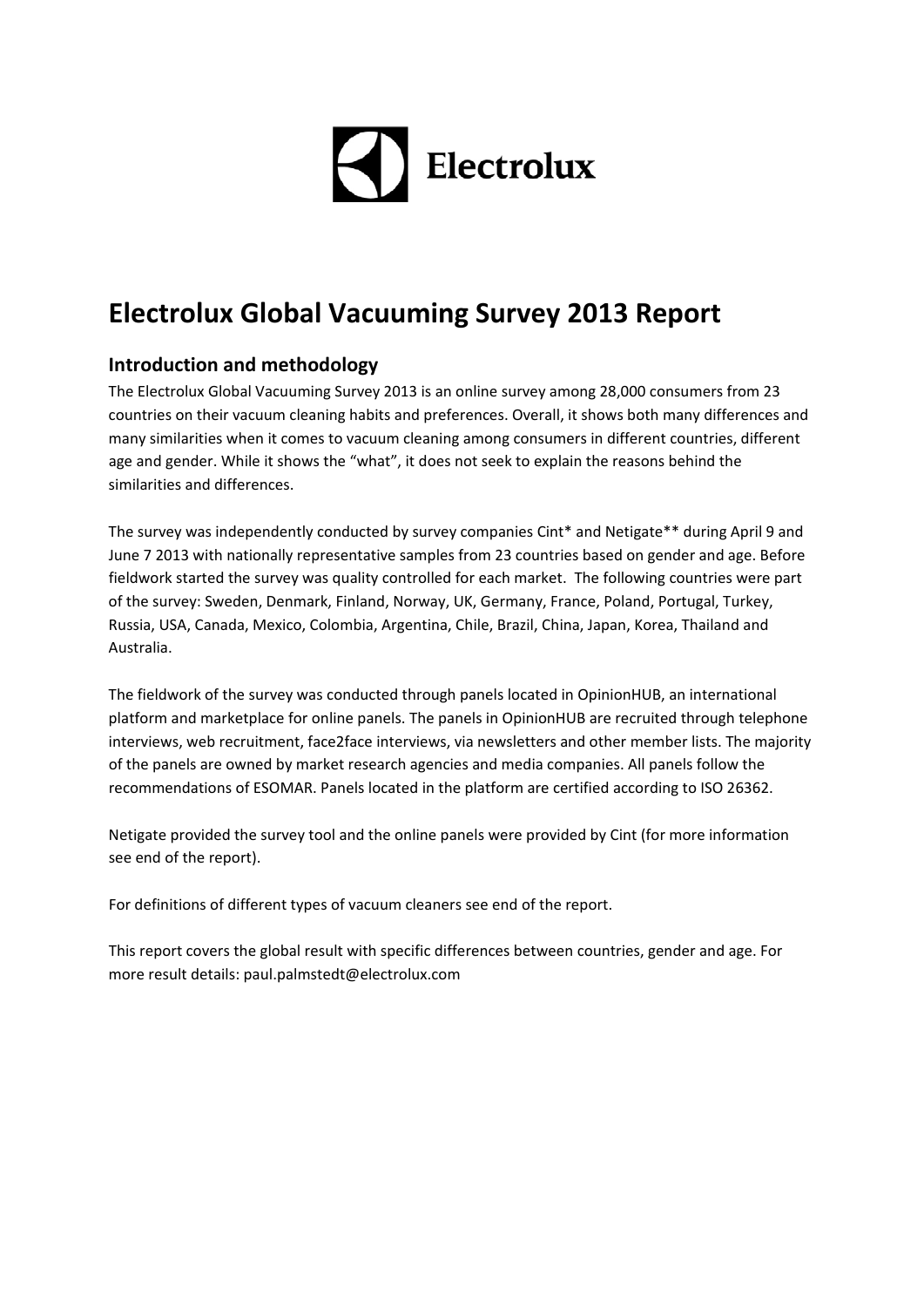# **Survey y results**

#### **1. Vacuu um cleaner o ownership**

- 46% uses a bagged canister as their primary vacuum cleaner and 17% a bag-less canister
- 1% uses a robotic vacuum cleaner as their primary vacuum cleaner
- 68% has one vacuum cleaner in the household. 26% has two cleaners. Very few (5%) has more than three vacuum cleaners in the household.
- 51% acquired their main vacuum cleaner during or after year 2010
- 51% acquired their main vacuum cleaner during or after year 2010<br>● Only 11% owns a main vacuum cleaner which is ten years old or more
- Almost no-one uses a main vacuum cleaner that is older than 30 years



*Graph 1: : Which of th he following best describ bes your prim mary vacuum m cleaner?*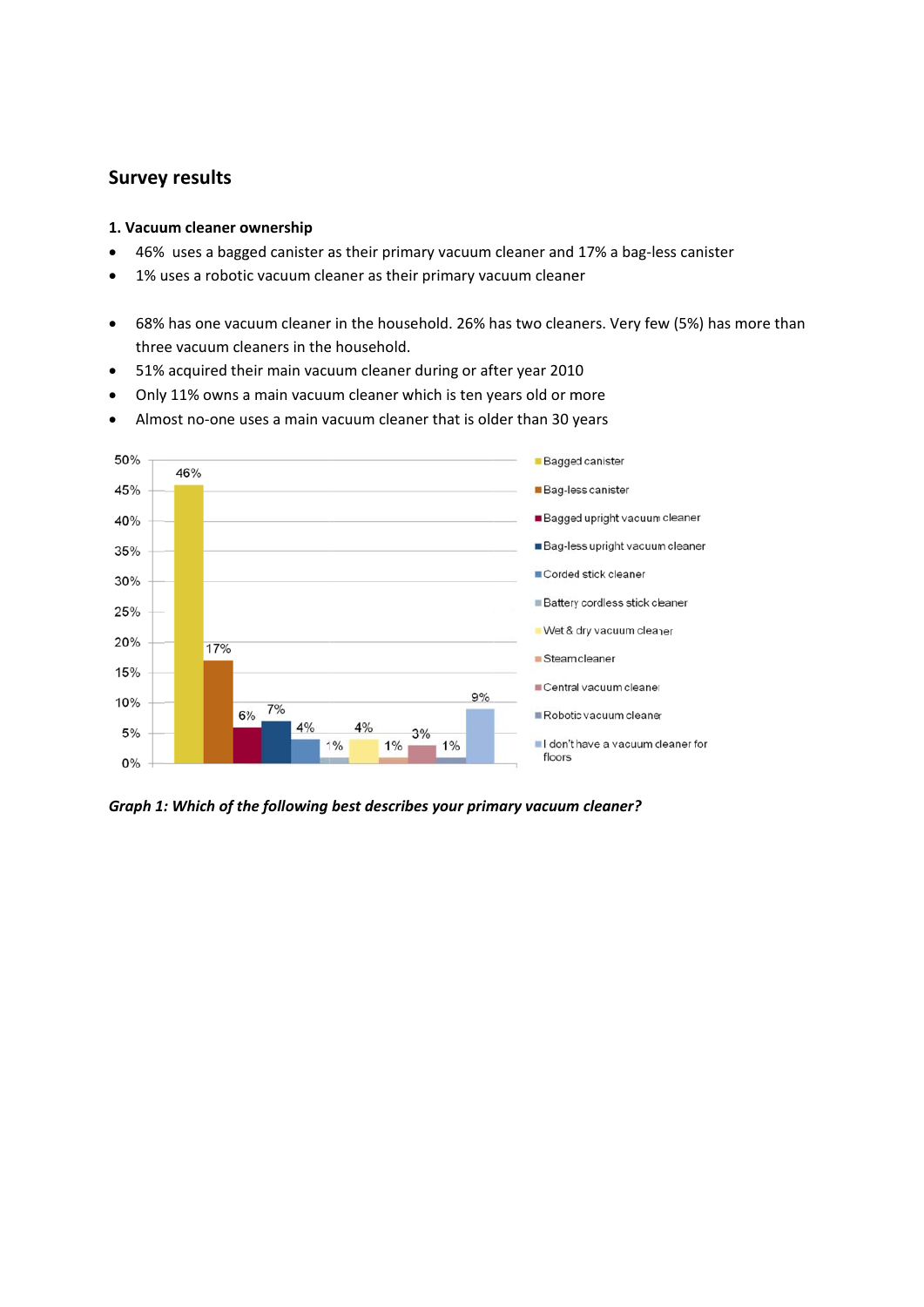

Graph 2: How many vacuum cleaners do you have in your household?

**Country** differences in ownership

- Bagged canisters are most popular in the Nordic countries with the following shares: Sweden (84%), Denmark (74%) and Norway (73%). Among the non-European countries, Chile stands out with a share of 63%.
- Bagless canisters as a share of total ownership are most popular in Australia (39% say that a bagless canister is the primary vacuum cleaner), followed by France (36%) and Korea (32%).
- Upright vacuum cleaners (bagged and bagless) are most common in English speaking countries: US (57%), UK (46%), Canada (34%) and Australia (20%).
- Very few (1% globally) owns a robotic vacuum cleaner. Highest ownership of robotic cleaners in this survey has Turkey (4%), Denmark and France (3%).
- In many countries, it is still relatively common not to have a vacuum cleaner: Colombia (36%), Brazil (26%), Mexico (25%), Thailand (24%), Argentina (23%) and China (19%).

# Gender differences in ownership

There are very small differences between the genders in terms of which type of vacuum cleaner they own. It is not the case that there are more women globally who say they own bagless vacuum cleaners or that more men have robotic cleaners.

# Age differences in ownership

There are few or small differences in ownership between the different age groups. Younger people own bagged canisters to a lesser extent than older groups (44% of 18-30 years old vs. 50% of 61-70 years old). 5% in the 18-30 group own a corded stick cleaner compared to 2% in the 61-70 age group. 13% of the 18-30 age group doesn't own a vacuum cleaner for floors, compared to the global average of 9%.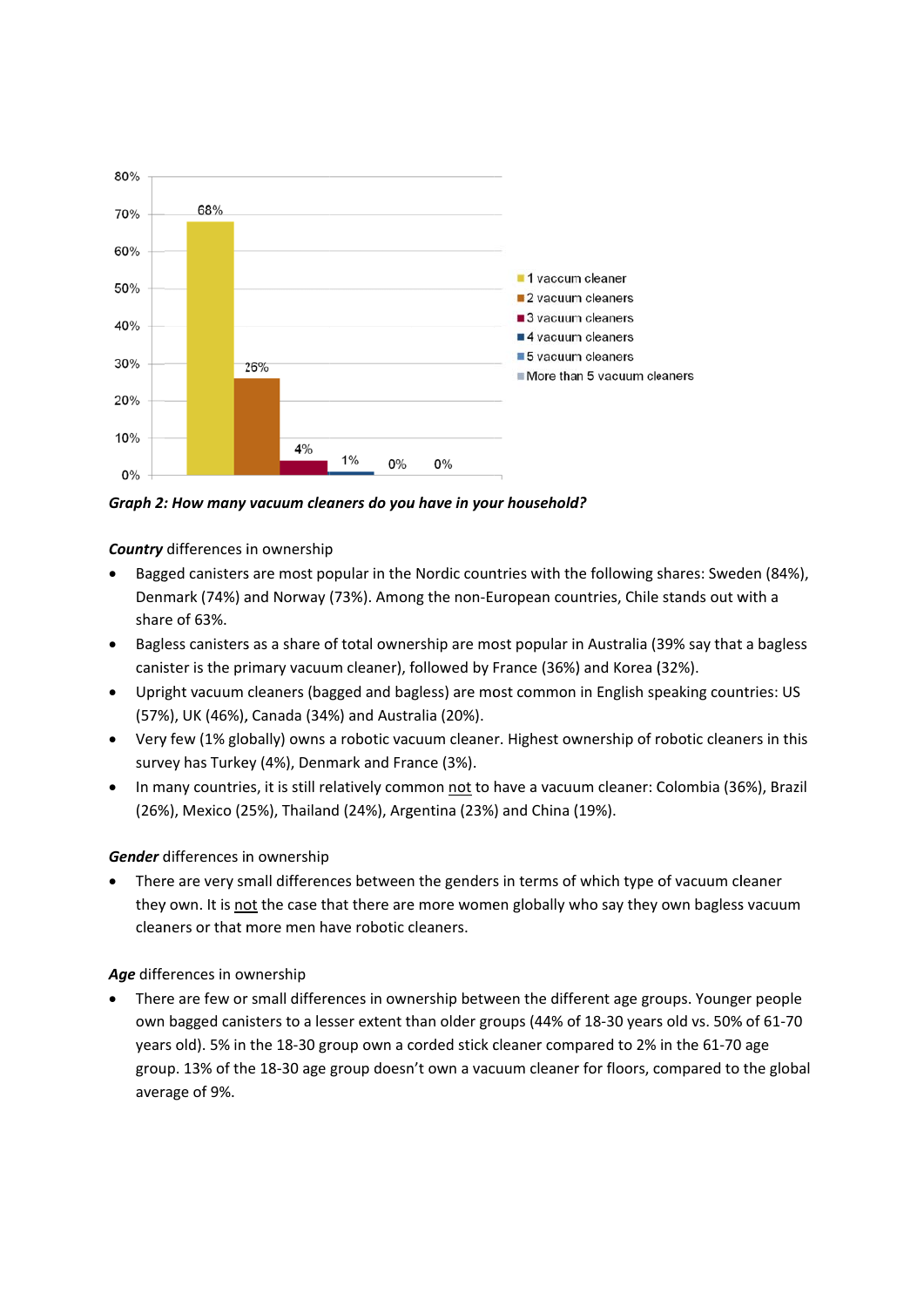#### 2. Vacuuming frequency

- 33% vacuums 2-5 times per week and 13% once a day. 3% vacuums several times per day
- 6% vacuums once a month or less often
- 89% vacuums for less than one hour (of which 43% less than 30 minutes)
- Close to no one vacuums longer than 4 hours  $\bullet$







Graph 4: When you vacuum, how long does it usually take?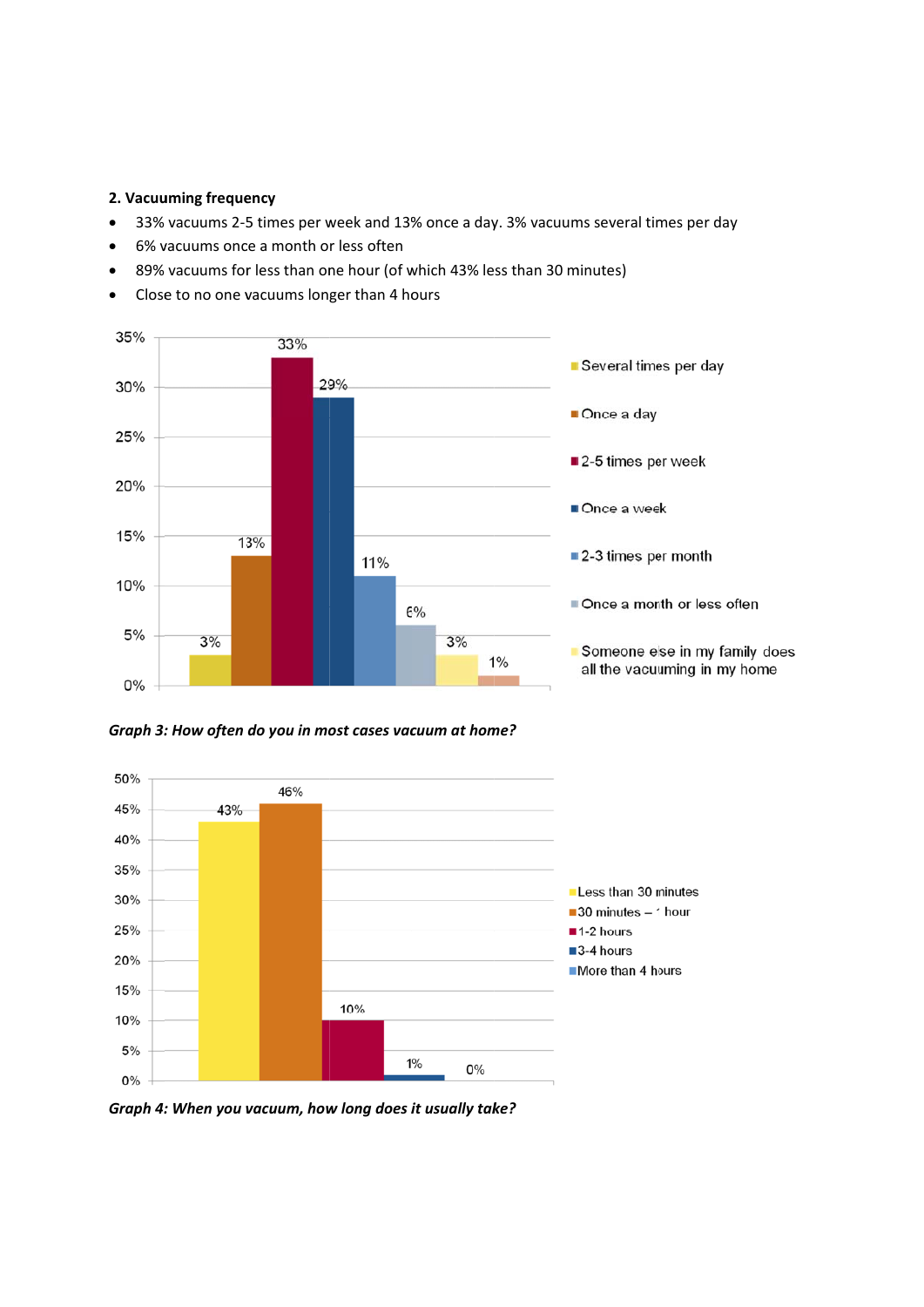#### *Country* differences in frequency

- The most frequent vacuum cleaning people are the Koreans. 11% of Koreans vacuum several times per day and another 29% vacuum once a day. The Koreans are followed by the Turks, with 13% vacuuming several times per day and 21% once a day. In third place come the Chileans, with 31% vacuuming once a day (all these countries have a high urban percentage respondents in the survey, where dust could be perceived as a bigger problem than in rural areas).
- At the other end, 17% of the Chinese and 16% of the Thais vacuum once a month compared to the global average of 6% vacuuming once a month or less often.
- The quick-cleaners live in Korea and Japan. 68% in both countries spend less than 30 minutes when vacuuming, which is substantially more than the global average of 43% (note that apartment size in these two countries are generally smaller than average)
- The two Portuguese speaking countries Brazil and Portugal are leading globally when it comes to time spent when cleaning. 22% and 20% respectively spend 1‐2 hours when vacuum cleaning, compared to the global average 10% . An additional 3% in each country spend between 3‐4 hours, which is also world leading.

#### *Gender* differences in frequency

■ More women than men say that they vacuum once a day (14% vs 12%) and 2-5 times per week (35% vs. 31%), but the difference is not huge. More men than women say that they vacuum only 2‐3 times per month (13% vs. 10%) and once a month or less (6% vs. 5%), but again the difference on a global level is not dramatic.

#### *Age* differences in frequency

- Overall, the younger you are the more often you vacuum. 16% of the 18‐30 years old vacuum at least **once a day**, compared to 11% of the 61‐70 years old. 33% of the 51‐60 and 61‐70 years old vacuum **once a week**, compared to 26% of the 31‐40 age group.
- Consequently, 48% of the 18‐30 years old vacuum less than 30 minutes, compared to 41% of the +51 years old.

#### **3. Timing of vacuum cleaning**

- Vacuuming in the morning is most common (38%), followed by afternoon (28%). Only 9% vacuum in the evening
- Most people (64%) vacuum equally often between the seasons. Only 13% vacuum less often in the summer.
- A big majority (69%) do a quick vac in‐between the regular deep cleaning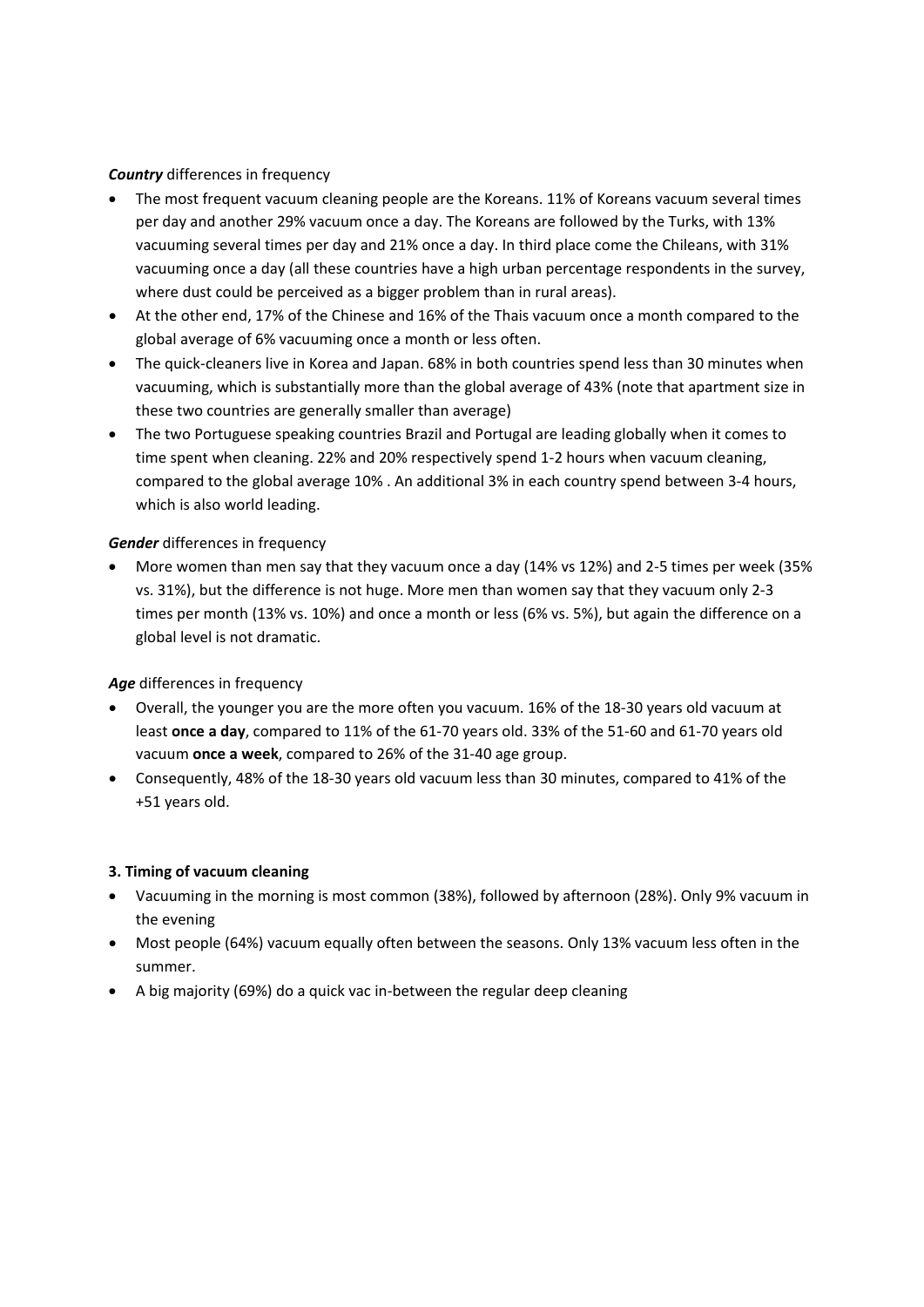

#### Graph 5: What time of the day do you in most cases vacuum?

**Country** differences in timing

- Colombians are morning cleaners. 82% say that they mostly vacuum in the morning. Overall do people in Latin America prefer to vacuum in the morning: Chile 67%, Brazil 65%, Mexico 63% and Argentina 59% (compared to global average 38%). Also the Japanese prefer the morning for vacuuming, with 62% saying that they mostly vacuum in the morning.
- While only 9% globally prefer to vacuum in the evening, almost 17% of the Thais are evening  $\bullet$ cleaners, followed by 16% of Koreans and 15% of the Finns.
- Many Chinese are late vacuumers. 16% of the Chinese respondents say they vacuum during the night (global average 2%) and another 11% in the evening (global average 9%). The Chinese thereby stand out from all other countries when it comes to vacuuming during the night.
- 23% of Swedes, 21% of Danes and 18% of Norwegians vacuum less often during the summer season. During spring and autumn, 99% globally vacuum as usual. The only country that stands out is Thailand, where 23% of Thais vacuum less often during the autumn.
- A quick vac in-between the regular deep cleaning is more common in Latin America than elsewhere.  $\bullet$ 88% in Colombia and Chile, 87% in Mexico, 80% in Argentina and 78% in Brazil agree, compared to 69% on average globally. Least prone to do a quick-vac in-between the regular deep cleaning are the Polish (52%) followed by Australians and Chinese (55%).

#### Gender differences in timing

- More women globally than men say that they vacuum in the morning (40% vs. 35%), and more men than women (40% vs. 35%) say that they vacuum in the afternoon or in the evening.
- More men than women say that they vacuum less often in the winter (24% vs. 17%), but apart from winter vacuuming there are few really big differences between men and women when it comes to timing.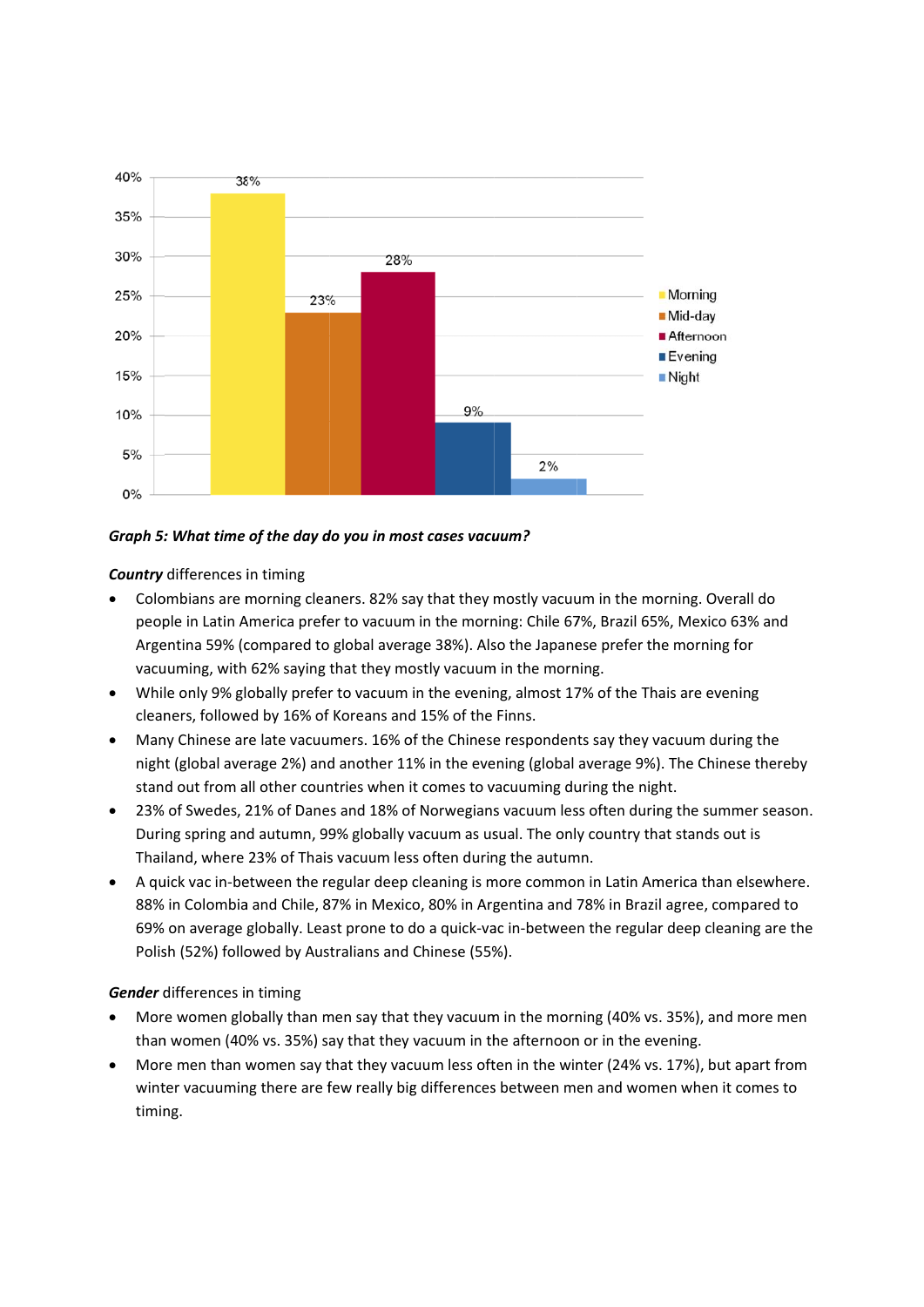#### Age differences in timing

- 37% of the younger generation (18-30) prefers to vacuum during weekends compared to their parents in the 51-60 and 61-70 age groups, where only 31% and 22% vacuum during weekends.
- Mornings are not so popular for vacuuming among the 18-30 years old. Only 27% prefer this time of the day, compared to the global average of 38% and 49% of the 61-70 years old.

#### 4. Clothing when vacuuming

- 4% wear underwear only when vacuuming and 2% claim they vacuum naked (over 300 respondents in this survey)
- 21% wear a tracksuit/athletic clothing when vacuuming



Most other people (69%) vacuum in casual clothing

#### Graph 6: What do you in most cases wear when you vacuum?

#### **Country** differences in clothing

- Vacuuming naked seems to be mainly a Nordic/North American habit, 3.7% of Norwegians, 3% of Swedes and US respondents in this survey say they have no clothes when vacuuming followed by Canadians (2,6%) and Finns (2,5%). At the other end of the scale we find Chileans (0,1%) and Japanese (0,1%) where naked vacuuming seems to be almost unheard of.
- While Colombians don't vacuum naked (0,3%), they are much more in favor of wearing underwear only when vacuuming. A whole 13,2% of Colombians prefer this outfit, followed by Finns (8,4%) and Chileans (8,1%), compared to the global average of 4%.
- A majority in most countries (69% in global average) prefers casual clothing when vacuuming, but there are exceptions. Only 18% of Koreans use this outfit and a whole 76% instead prefer a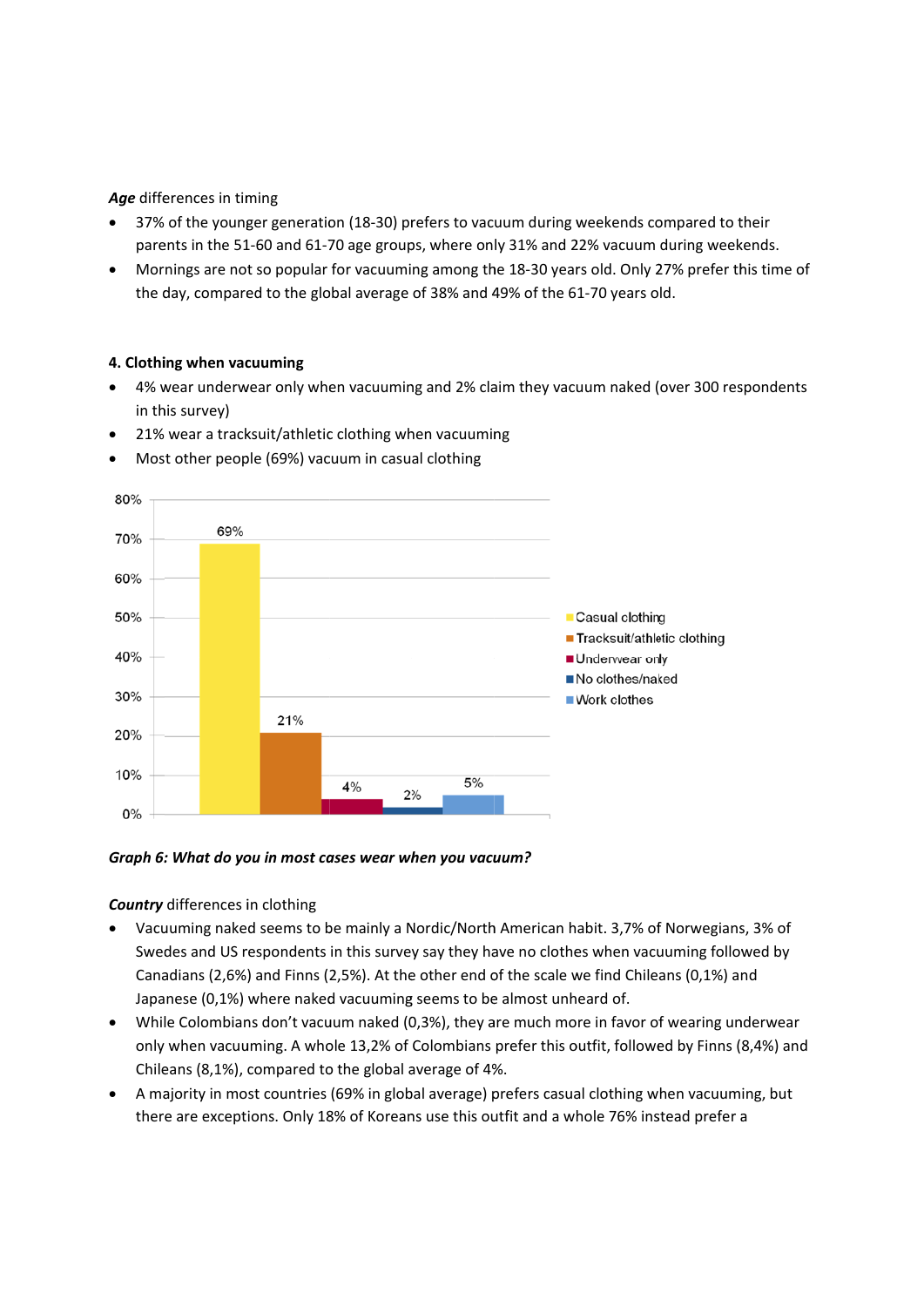tracksuit/athletic clothing when they vacuum. That is far more than the second on the 'prefer‐ tracksuit‐list': Portugal with 41%. The global prefer‐tracksuit average is 21%.

#### *Gender* differences in clothing

 While the total global percentage of people who vacuum in their underwear only or even without any clothes is relatively small (4% and 2% respectively), there are some difference between men and women. 2.5% of men say they vacuum naked while only 0.6% of women do the same. 5.7% of men and 2.4% of women say that they wear underwear only when vacuuming.

#### *Age* differences in clothing

- The younger generations (21% of the 18‐30 age group) prefer to vacuum wearing tracksuits/athletic clothes while only 12% of the 61‐70 years old prefers this outfit. 80% of this group dress in casual clothing instead, compared to 66% of the 18‐40 years old.
- Underwear only when vacuuming is also a habit of the younger generation: 5% of the 18‐30 age group prefers underwear compared to 3% of the 51+.
- Somewhat surprisingly, the percentages who say they prefer to vacuum naked do not differ significantly between the age groups: 2,1% of 18-30 and 1,6% of the 61-70 years old say that they in most cases vacuum naked.

#### **5. Doing when vacuuming**

- The most common thing to do in parallel to the cleaning is to listen to music (36%). Another 15% listen to radio.
- Most (22%) listen to a music mix and 12% to pop. Only listening to opera, blues, folk music, jazz, R&B/soul and reggae are not popular with vacuuming consumers (these music genres score 0‐1% each in global average).
- Relatively few people to do something else when vacuum cleaning, like exercising, dancing, problem‐solving, or talking in the phone. The global average for each of these activities is 2‐4%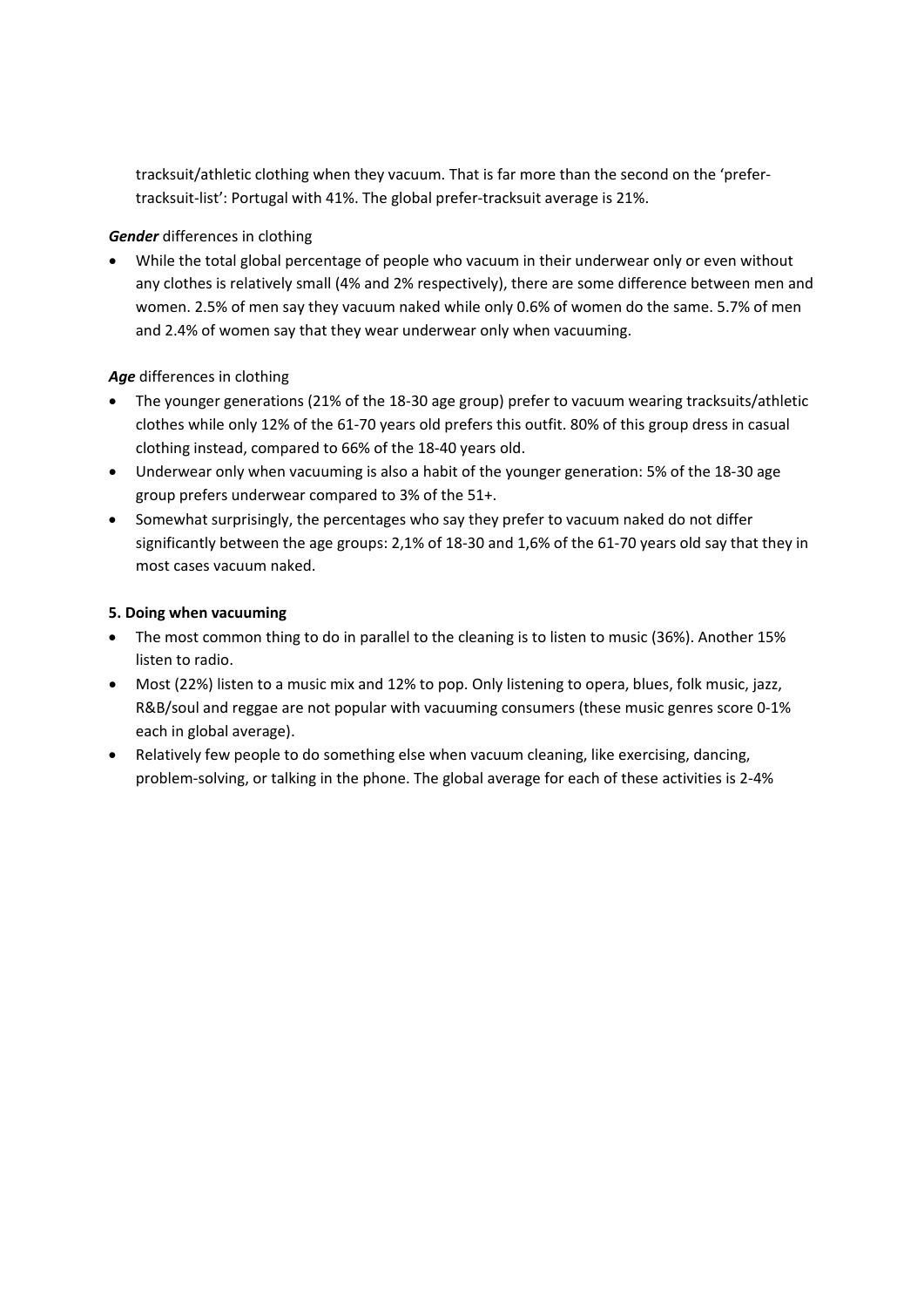

#### Graph 7: What do you normally do while vacuuming?

**Country** differences in 'doing when vacuuming'

- Most prone to listen to music when vacuuming are the Colombians (67%) and Mexicans (66%), while only 11% of Finns and Norwegians, and 8% of Japanese say they listen to music when vacuuming.
- Compared to global averages when it comes to music preferences when vacuuming a few countries stand out:
	- o 7% of Thais listen to classical music compared to the global average of 3%
	- o 13% of Thais, 13 % of Brazilians and 10% of Americans prefer to listen to country music compared to the global average of 3%. (Country music: Sertanejo in Brazil and Luk Thung in Thailand).
	- $\circ$  9% of Turks listen to folk music when vacuuming compared to the global average of 1%
	- o 11% of Koreans and 9% of Chinese prefer to listen to Asian pop when vacuuming compared to the global average of 2%. Koreans are also hip hop/rap fans as vacuuming music with a score of 6% compared to a global average of 2%
	- o The jazz fans are found in Mexico with a score of 13% preference as vacuuming music compared to the global average of 1%
	- o The rock/heavy metal fans are found in Brazil with a score of 12% preference as vacuuming music compared to the global average of 6%. The second most rock prone vacuuming country is Sweden with 10%.
- More Chinese than average say that they solve problems and let go of aggressions when vacuuming. 16% of Chinese solve problems compared to the global average of 3% and 13% of Chinese let go of aggressions when vacuuming compared to the global average of 4%. Mexicans also score high on letting go of aggressions (10%), but significantly fewer Mexicans (less than 2%) than Chinese solve problems when vacuuming.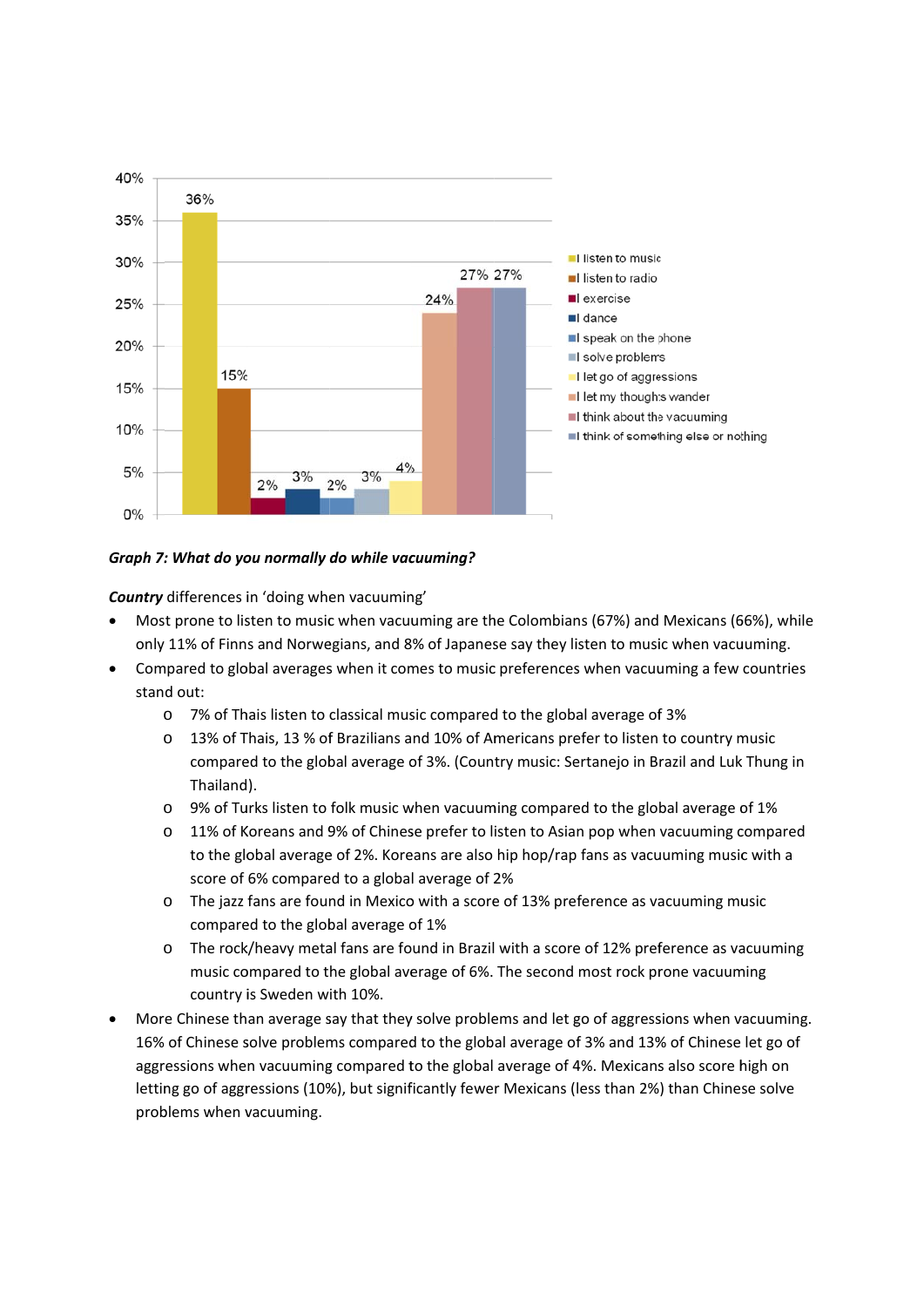• In most countries speaking on the phone while vacuuming seems to be done by around 2% of the population, but Thailand stands out from the crowd with 7%.

Gender differences in 'doing when vacuuming'

• More women than men (27% vs. 21%) say that they let their thoughts wander when vacuuming, while slightly more men compared to women think about the vacuuming (28% vs. 26%). More women than men dance while vacuuming (4% vs. 2%), but very few other differences can be traced between the sexes when vacuuming.

Age differences in 'doing when vacuuming'

• Not surprisingly, a much higher percentage (51%) of the 18-30 years old listen to music when vacuuming compared to the +51 generation (19%).. The younger generation also takes the opportunity to dance to a higher degree (6%) compared to the older +51 group (1%).

#### **6. Storag ge**

- Most vacuum cleaner owners (42%) keep their cleaner in a closet or cabinet
- 37% of vacuum cleaner owners globally keep their vac visible in a room.
- Most of them keep the cleaner visible in the hallway or in the bedroom (6% each)



Graph 8: Where do you store your main vacuum cleaner?

#### **Country** differences in storage

• While a most people (42%) in most countries keep their vacuum cleaner in a cabinet, Kore out as a clear exception. In Korea only 8% store the vac in a cabinet/closet, while a whole 27% keep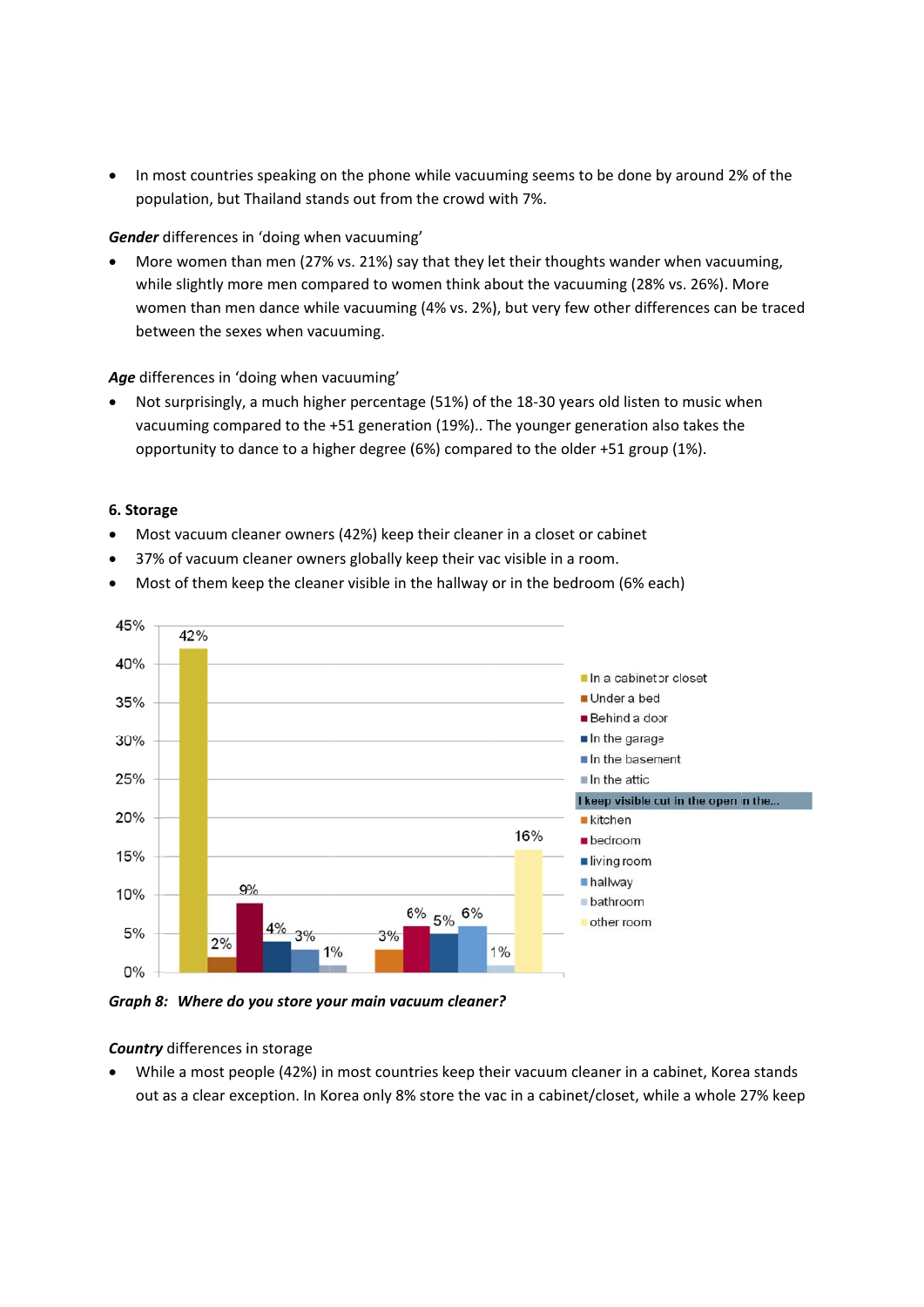it visible out in the open in the living room (compared to 5% as the global average) and 14% keep it in the garage (compared to the global average of 4%).

- Apart from Korea, far more people in Japan and China (16% resp. 11%) than the global average, store their vacuum cleaners in the open in the living room.
- Storing the vacuum cleaner openly in the hallway is common in Norway (14%), Poland and the UK (13%), which is significantly above the global average of 6%.
- While 6% of people globally store their vacuum cleaner in the bedroom, Turkey stands out with 19% storing the vacuum cleaner there.

#### *Gender* differences in storage

 There are no big differences between the sexes when it comes to storage. However, slightly more men (4,6%) compared to women (3,4%) say that they store the main vacuum cleaner in the garage.

#### *Age* differences in storage

 There are no big differences between the age groups when it comes to storage, but a few things can be noted: The older you are, the more likely that you store your vacuum cleaner in a cabinet or closet (39% in the group 18-30 vs. 51% in the 61-70 group). Consequently, it is more common among the 18-30 to store their vacs visible out in the open in the kitchen and living room (11% vs. global average of 8%).

#### **7. Kids' vacuuming**

- 6% think that kids should start help with vacuuming when they are between 3‐5 years old. An additional 2% even think kids below 3 years old should help out with the vacuuming
- At the other end, 2% think that kids should be 18 years and above when they start help with vacuuming
- Most common (30%) is that consumer think that kids should be between 9‐11 years old when starting vacuuming, but a large group (19%) thinks 6‐8 years is a suitable age.
- Most children below 18 years who live at home, help out with the vacuuming (62%)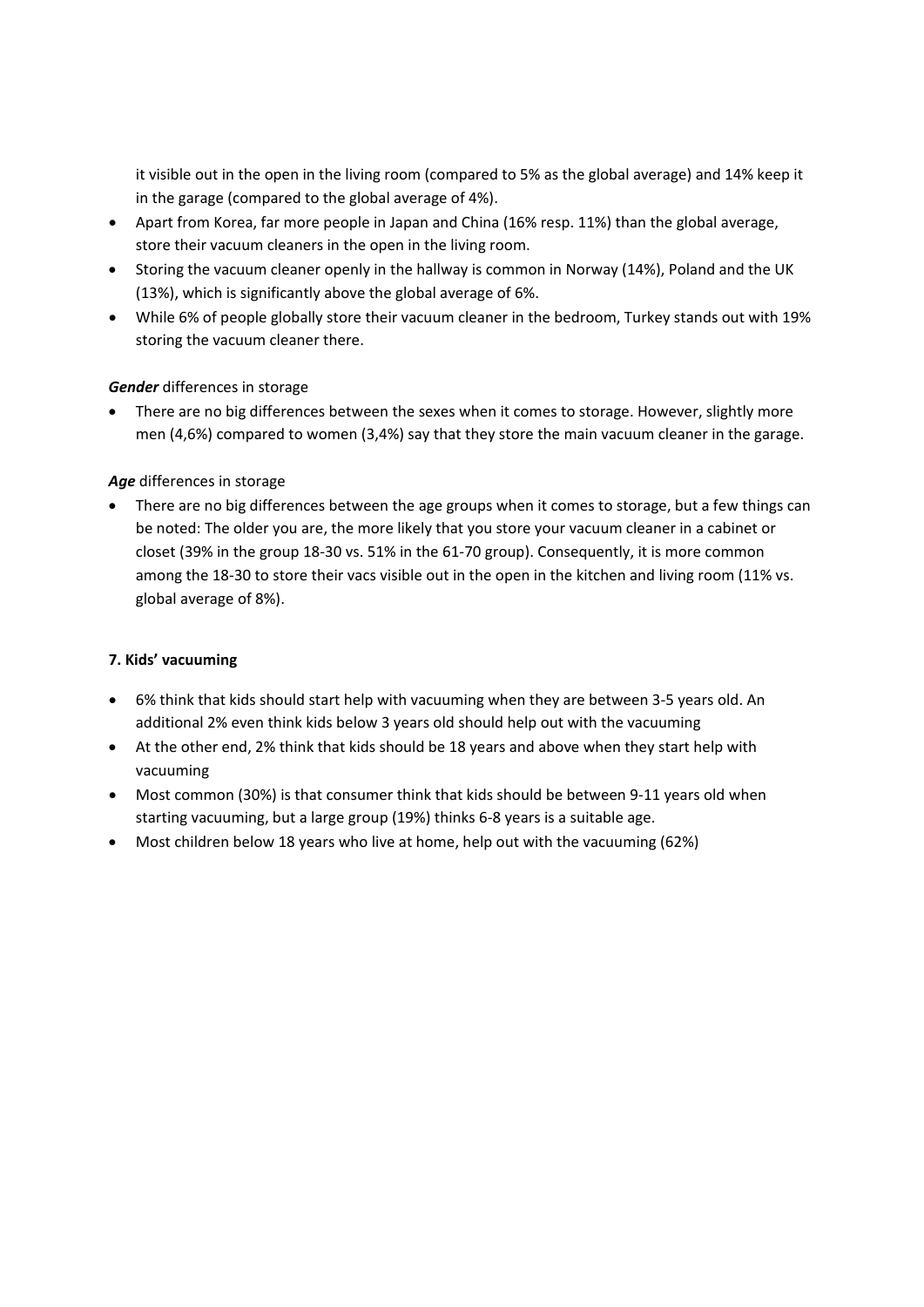

Graph 9: What do you think is the right age for kids/teenggers to start help out with yacuuming?

**Country** differences in opinions on kids vacuuming

- Countries where a high share of respondents thinks that the right age is between 3-5 years old for  $\bullet$ kids to start help with the vacuum cleaning are: Finland (26%), Poland (13%), Russia (12%), and Norway (11%) compared to the global average of 6%.
- Finland, Poland and Russia also have significantly higher shares than average (36-38% versus global average of 19%) who think that kids should start help with vacuuming when they are between 6-8 years old.
- Korea and Turkey are the two countries in the survey where people tend to favor a relatively high age for kids to start help out with vacuum cleaning. 30% in each of these two countries think that kids should start help with vacuuming when they are between 15-17 years old (compared to global average of 10%). 9% and 10% of the Koreans and Turks also think that kids should be above 18 before they start to help with vacuuming, compared to the global average of 2%.
- In Thailand, 84% of children below 18 who live at home help out with the vacuum cleaning to some extent at least. In China and Russia, the number is 78% versus a global average of 62%.

#### Gender differences in opinions on kids vacuuming

Women are more prone to think that kids should start help-put with vacuuming in their early years. 9% of women, but only 6% of men think kids should start help-out before they are 5 years old. 21% of women and 18% of men think kids should start when they are 6-8 years old.

#### Age differences in opinions on kids vacuuming

Overall, the younger you are the more you think that kids should wait until they are older to start help out with vacuuming. 40% of the 18-30 years old think that kids should be between 12-17 when they start helping out with vacuuming compared to 32% of the 61-70 years old.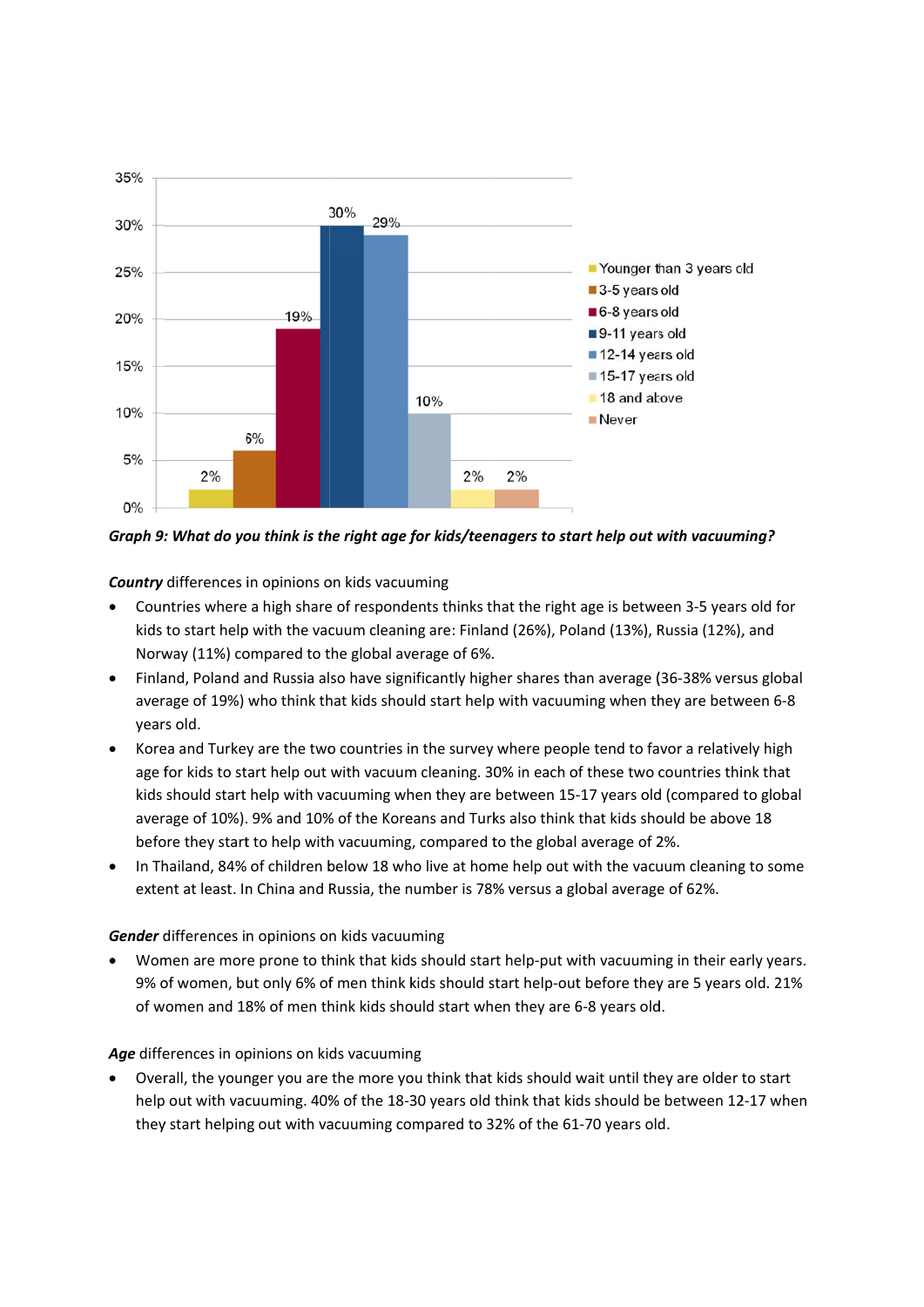#### 8. Feelings and annoying factors

- $\bullet$ The single most annoying factor when vacuuming is the noise level (36%). It is more than double in importance than the second most annoying factor (low suction/dust-pickup; 17%). The third most annoying factor is emptying the dust container (14%)
- Weight of the cleaner is almost not an annoying factor at all. Only 3% list that as the most annoying factor when cleaning.



Graph 10: Which is the most annoying factor when vacuuming?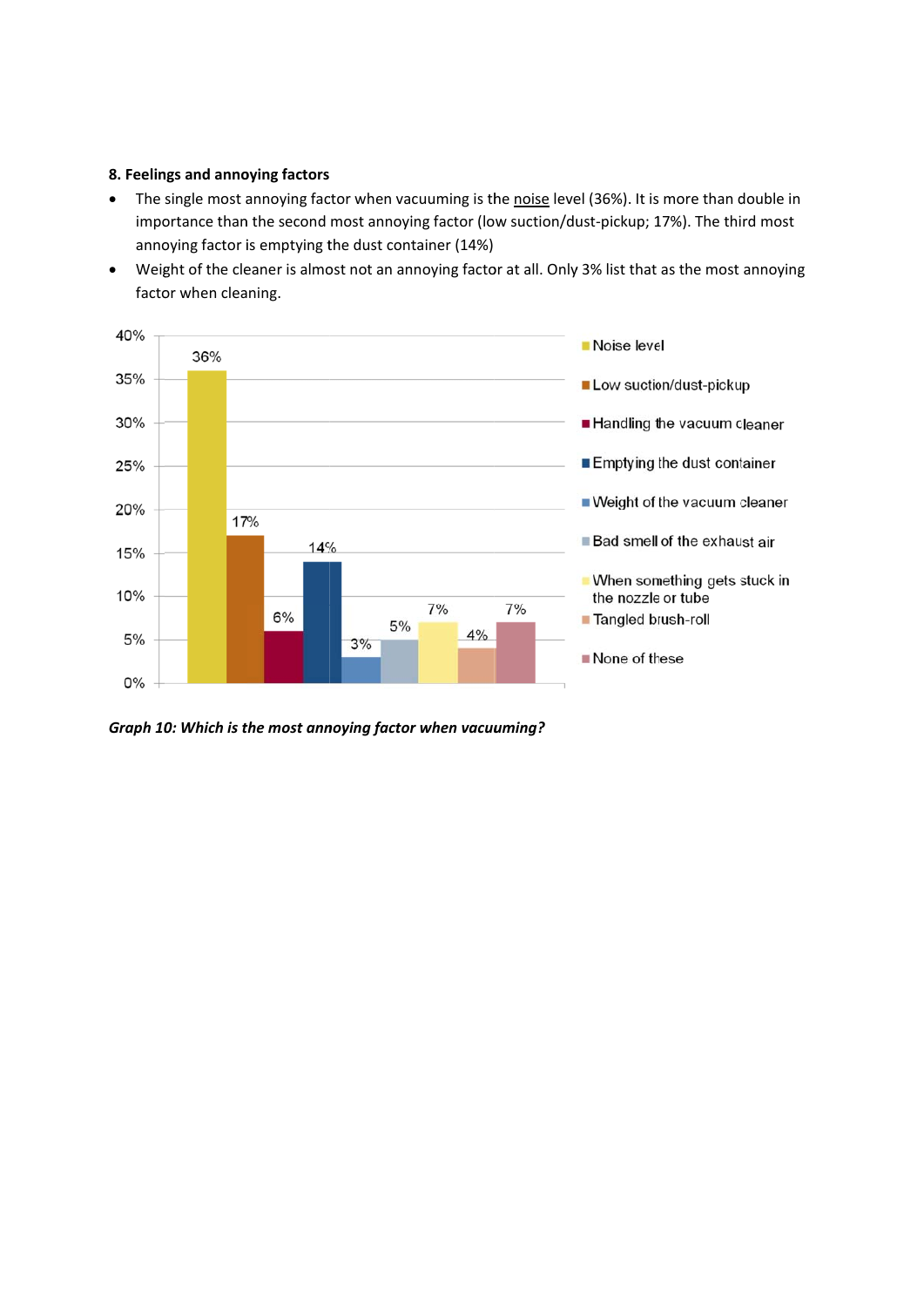• Only 3% feel proud of themselves after vacuuming. The clearly most common feeling after Only 3% feel proud of themselves after vacuuming. The clearly most common feeling after<br>vacuuming is satisfaction (30%), followed by relief (12%) and fatigue (11%). A lot of people are also indif fferent (21%) ).



#### Graph 11: How do you normally feel after vacuuming? I feel...

• Of those owning a cleaner with a brush-roll, many know of the problem of untangling it from things that have got stuck, e.g. long hair. 36% untangles the roll after every cleaning. 24% think untangling is irritating or very irritating.



Graph 12: How do you feel about untangling the brush roll?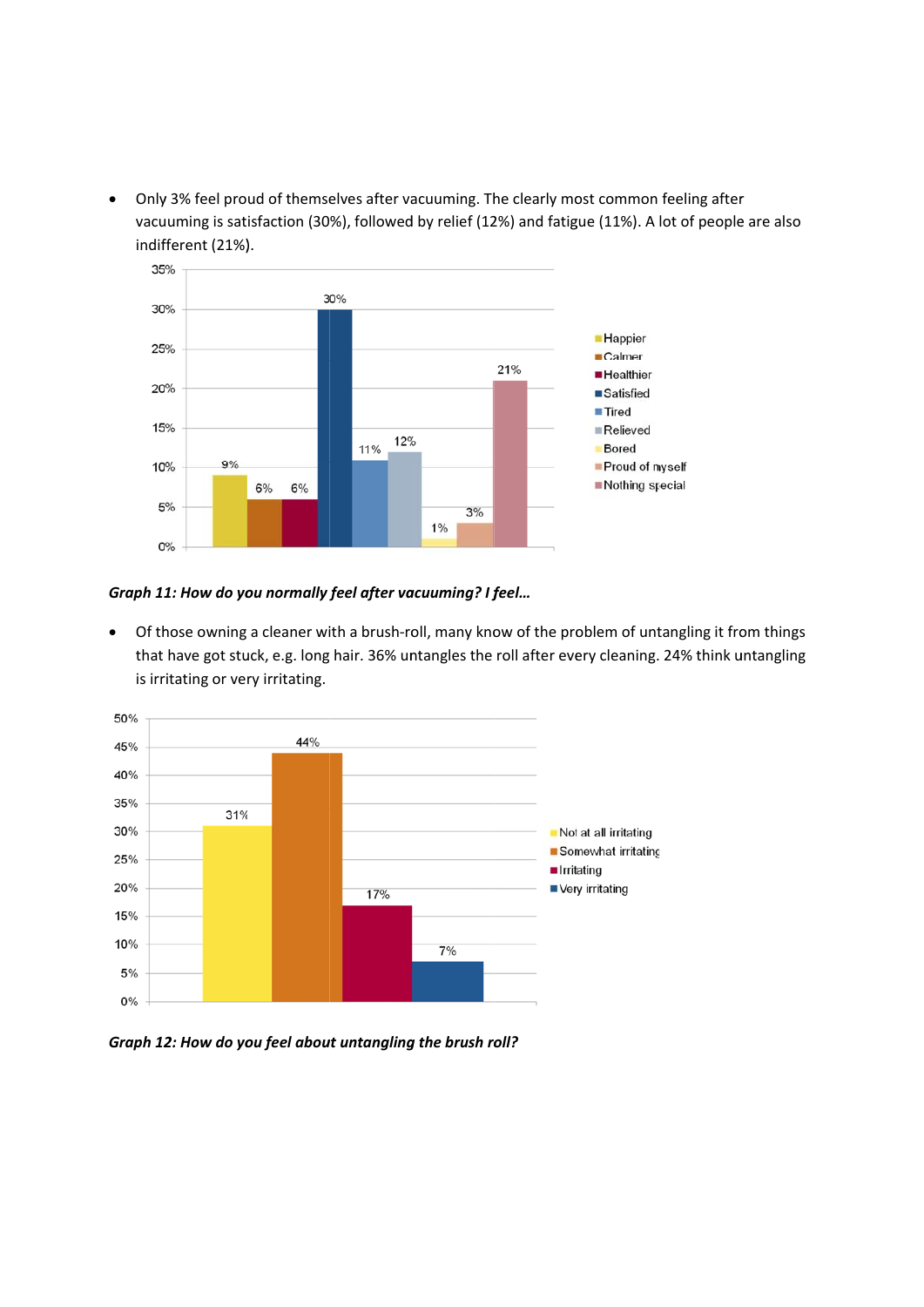- Very few (8%) *never* looks in the dust-bag or dust container for that large thing they have heard being sucked into the cleaner
- 47% normally checks the dust-bag for that thing
- Almost as many (45%) say that it depends on what it is if they look or not.

*Country* differences in feelings and annoying factors

- The ones most prone to look in the dust-bag for something that is sucked into the vacuum cleaner are the Thais (77%) and the Russians (74%) compared to 47% of the survey population as a whole. The least prone to do so are the Norwegians (23%) and the Swedes (27%). A high percentage of the Norwegians and Swedes also say that it depends on what it is if they look for it or not.
- Thais, Brazilians and Koreans are the most annoyed by noise from the vacuum cleaner. 60% of Thais, 59% of Brazilians and 51% of Koreans think noise level is the most annoying factor when vacuuming. Least annoyed by noise are Australians (21%), Russians (22%) and Norwegians (22%).
- People in Russia (27%), the UK (24%), and Australia (23%) rate low suction/dust‐pickup as the most annoying factor for vacuum cleaning, compared to the global average of 17%.
- Emptying the dust container is regarded as the most annoying factor by 14% of the global population. Many countries in South America have this factor high on the annoying list: Chile (29%), Argentina (28%) and Colombia (26%), compared to the global average of 14%. People in Russia also regard it as their second most annoying factor after low‐suction.
- The most satisfied after vacuum cleaning are the Swedes (48%), followed by the Danes and the French (45%). Least satisfied after vacuuming are the Chileans (4%), who on the other hand top the tired list with 33% feeling tired after vacuuming compared to the global average of 11%. The Chileans also top the 'feeling calmer after vacuuming' list, with 19% compared to the global average of 6%.
- Most 'happy' after vacuum cleaning are the Koreans (26%), followed by the Turks (24%). The Turks were the ones who expressed most feelings after vacuuming with only 10% feeling 'nothing special' after vacuuming (global average 21%). Most indifferent were the Germans were 41% feel 'nothing special' after vacuuming.

*Gender* differences in feelings and annoying factors

- Significantly more men (41%) than women (32%) say that they think noise is the most annoying factor when vacuuming. As a result, men also rate other annoying factors lower, e.g. 2% of men think the weight of the vac is the most annoying factor, while 4% of women do the same.
- There are some relatively small differences between men and women when it comes to feelings after vacuuming: More men feel calmer (7% vs. 6%), healthier (6% vs.5%) and bored (1,6% vs. 0,9%) afterwards, while more women feel satisfied (32% vs. 29%), tired (12% vs. 10%) and relieved (13% vs. 11%) after vacuuming.

*Age* differences in feelings and annoying factors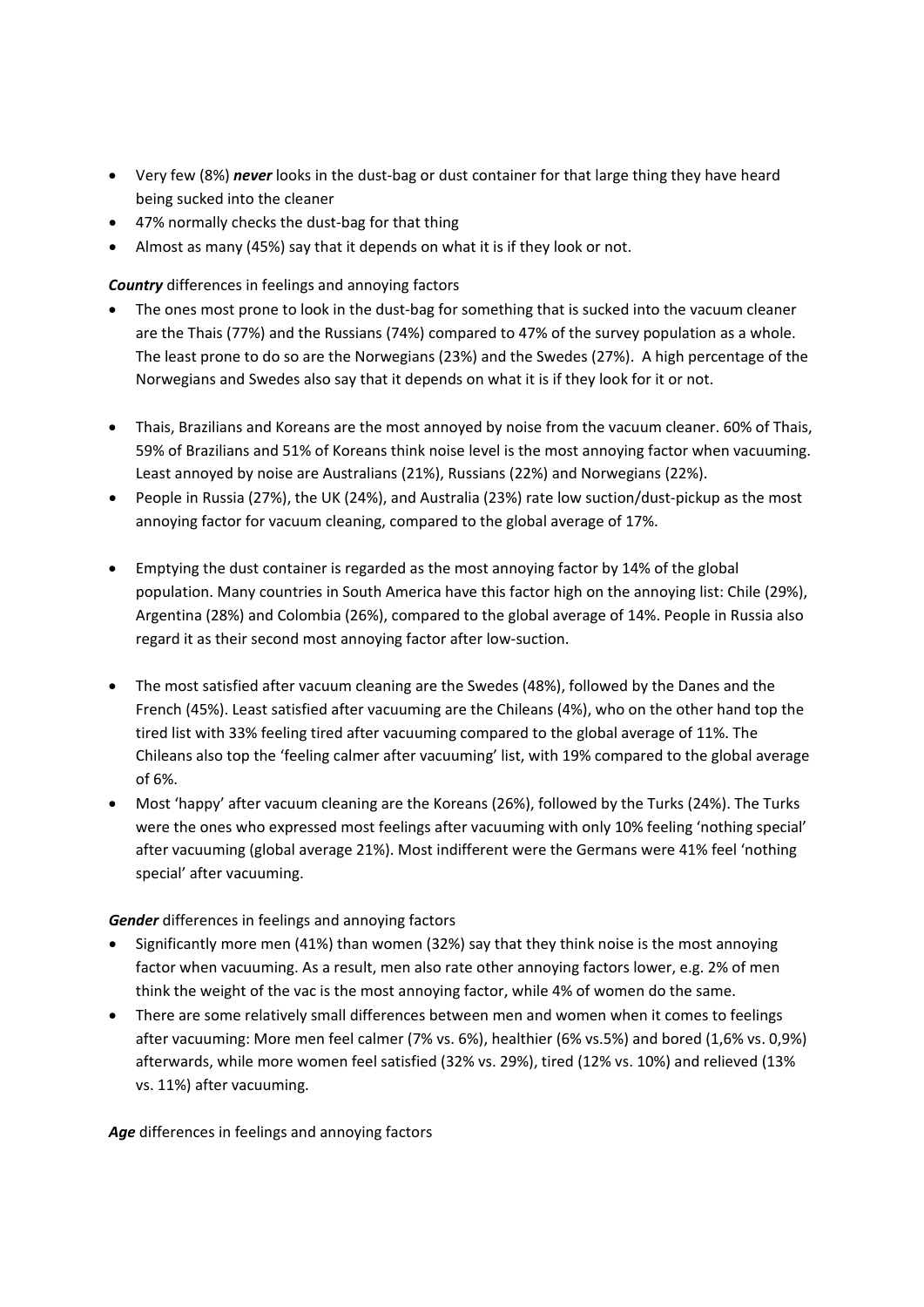• The younger you are, the more annoying you find the noise from the vacuum cleaner. 43% of the 18-30 years old find noise the most annoying factor when vacuuming compared to the global average of 36% and only 27% of the 61-70 years old. More people in the elderly groups find things stuck in the nozzle or tube the most annoying factor compared to the younger groups.

#### **9. Buying g a new clea aner**

• Dust pickup is the single most important factor (30%) when buying a vacuum cleaner. Second most important (16%) is power/wattage, and quality/durability comes third (15%).



• Price is regarded as the single most important factor by only 9%.

# Graph 15: Which of the following do you think is the single most important factor when buying a *vacuum cleaner?*

Country differences when buying a new cleaner today

- With dust pickup as the single most important factor globally when buying a new vacuum cleaner (30% % agree), the re are still bi g differences s between th he different c countries in h how importa ant this factor is. Dust pickup is most important for 57% of Chinese and 50% of Russians, but only for 9% of Mexicans and Argentines and for 7% of Colombians and French.
- For the French on the other hand, power/wattage is the single most important factor (35% agree), followed by Germans and Turks (25%). Power/wattage is of little importance to Chinese (2%), Finns (4%) and Swedes (5%).
- The quality/durability factor (third most important globally with 15%) is especially important for consumers in Thailand (30%), Colombia (27%) and the US (25%). Consumers in China and Japan,